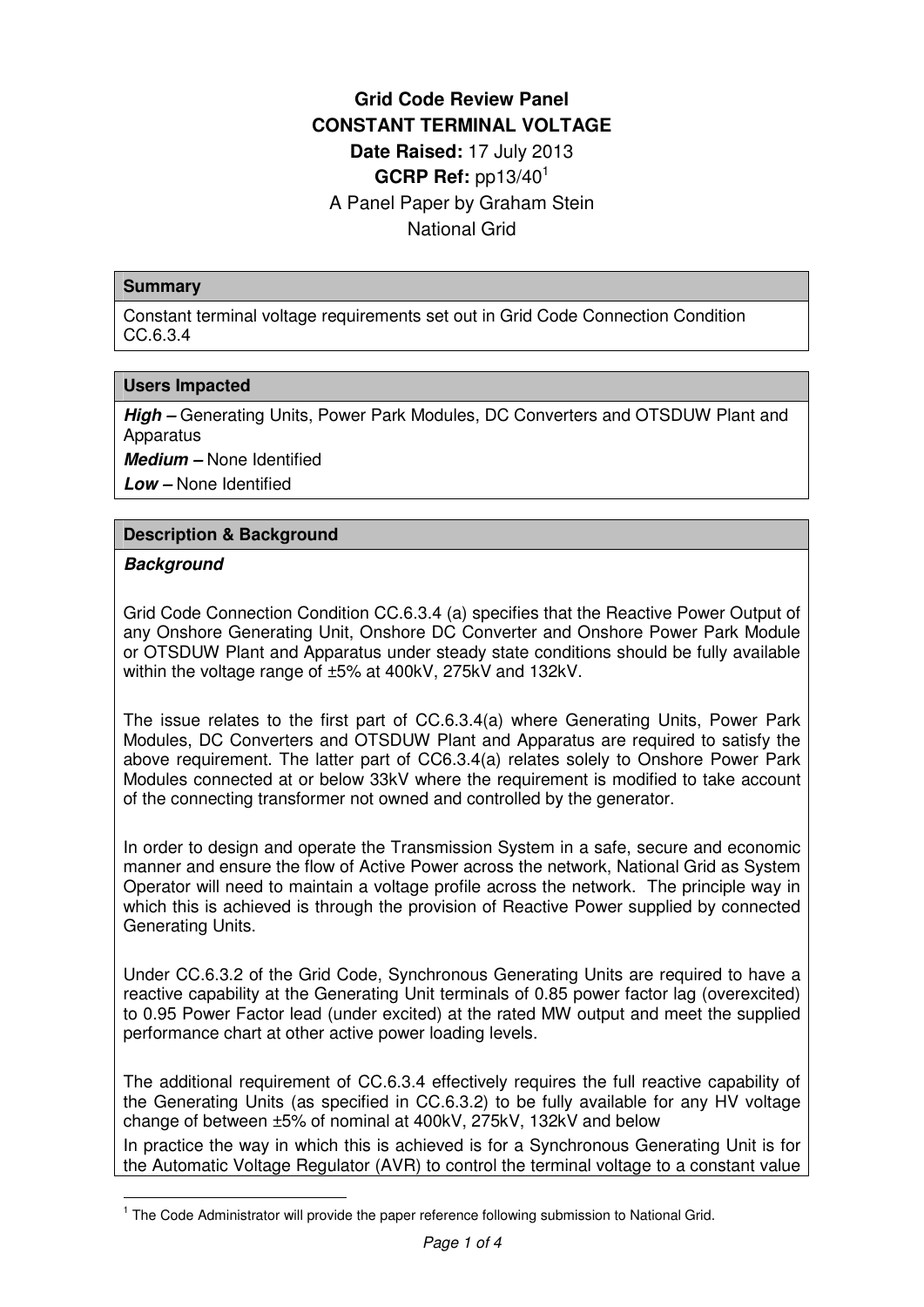(typically 21kV for a 500MW Generating Unit) and the onload tap changer on the Generator Transformer to adjust the MVAr output by variation in tap position. In addition CC.6.3.8 (a) (i) of the Grid Code states "A continuously–acting automatic excitation control system is required to provide constant terminal voltage control of the Onshore Synchronous Generating Unit without instability over the entire operating range of the Onshore Generating Unit".

The advantage of this approach is that it enables the MVAr output of the Synchronous Generating Unit to be controlled independently of the machines terminal voltage. A constant voltage at the machines terminals is an important feature for ensuring regulation of station auxiliary supplies. It also provides greater MVAr reserves to the System in the event of a fault or disturbance, this latter point being important in fulfilling the requirements of the SQSS.

## **The Issue**

The issue has come to light at a number of Power Stations utilising Synchronous Generating Units where the Generator Transformer tapping range has been insufficiently specified to provide the full reactive capability range over the voltage range specified in CC6.3.4(a). The effect of which being a reduction of MVAr reserves available, and the ability of the Transmission System to recover, particularly post fault.

In some countries it is not common practice to fit on-load tap changers to the Generator Transformer, with system voltage regulation being achieved by adjusting the set point of the AVR. Direct comparison between GB and other countries is complex as the point at which Reactive Capability is delivered (ie at HV or LV) will vary, the security criteria (including the voltage ranges) to which those countries operate (ie N-1 or N-D) together with variations in system topology.

National Grid has run a number of generic studies and identified that for a typical generator transformer with a fixed tap position, to achieve the full reactive range over a ±5% voltage range would require a terminal voltage change in excess of ±10%. This we believe would cause significant issues for the Station's auxiliary supplies unless additional mitigation measures are put in place. The conclusion is that it is essential to install an onload tap changer.

There are however a number of issues worthy of further consideration.

- The need to have full Reactive Capability (0.85 Power Factor Lag) at high system voltages (eg 420kV).
- The need to have full Reactive Capability (0.95 Power Factor Lead) at low system voltages.
- The potential scope for defining a Voltage against Reactive Power capability diagram.
- The impact of adjusting the AVR target voltage away from nominal.

Under Article 13 2(b) of the ENTSO-E Requirements for Generators Code the current proposed requirements define the combined reactive capability in terms of a voltage –  $Q$ / Pmax profile at the HV Connection Point (ie the HV side of the Generator Transformer) rather than the Generating Unit terminals. The current ENTSO-E RfG provides little choice in respect of the National selections (other than in respect of the boundary between MVAr import and MVAr export. At the time of writing the reactive capability in GB is expected to be equal to 0.9 Power Factor Lead to 0.9 Power Factor Lag at the HV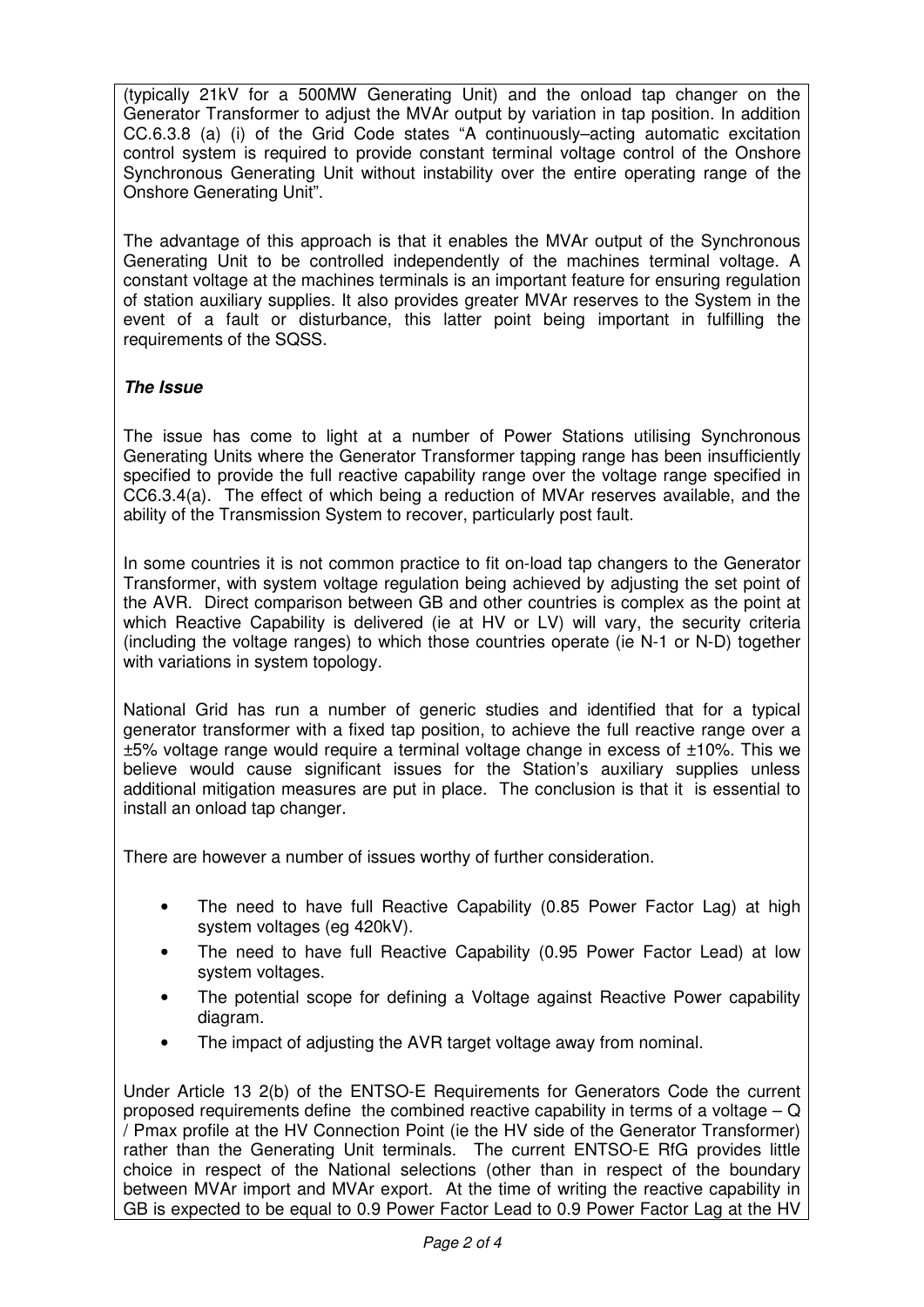Connection Point over a voltage range of ±5%. . In addition Article 12 2(b) requires a Synchronous Power Generating Module to be equipped with a permanent automatic excitation control system in order to provide constant Alternator terminal Voltage at a selectable Setpoint without instability over the entire operating range.

The ENTSO-E RfG comitology process is expected to commence in October 2013 with completion in early 2014. From then, there will be a  $2 - 3$  year implementation process where the National Codes (ie the GB Grid Code) will need to be amended to ensure it is consistent with the requirements of the ENTSO-E RfG which is expected in 2016 -2017. Where National choices are available, these will be subject to the full Governance arrangements of the GB Grid Code.

In so far as the issue associated with CC.6.3.4 is concerned, the ENTSO-E RfG requirement will remain which is expected to still necessitate the installation of a Generator Transformer fitted with an On-load Tap Changer. There is some scope for National Choice around this requirement although these are limited.

### **Proposed Solution**

National Grid acknowledge there are some potential issues associated with CC.6.3.2, CC.6.3.4 and CC.6.3.8 of the Grid Code however there are three options to take this issue forward.

- **Option 1** Convene a working group to investigate the issues of Constant Terminal Voltage only. National Grid consider this option cannot be considered in isolation and would recommend that it is discounted in favour of either option 2 or 3.
- **Option 2** Convene a specific working group following the July GCRP to work towards aligning the GB Grid Code with the ENTSO-E RfG Requirements.
- **Option 3** Address and implement the settings and National Choices under the ENTSO-E RfG implementation programme following the Comitology phase.

### **Assessment against Grid Code Objectives**

Will the proposed changes to the Grid Code better facilitate any of the Grid Code Objectives:

- **(i) to permit the development, maintenance and operation of an efficient, coordinated and economical system for the transmission of electricity;**
- **(ii) to facilitate competition in the generation and supply of electricity (and without limiting the foregoing, to facilitate the national electricity transmission system being made available to persons authorised to supply or generate electricity on terms which neither prevent nor restrict competition in the supply or generation of electricity);**
- **(iii) subject to sub-paragraphs (i) and (ii), to promote the security and efficiency of the electricity generation, transmission and distribution systems in the national electricity transmission system operator area taken as a whole;** and
- **(iv) to efficiently discharge the obligations imposed upon the licensee by this**